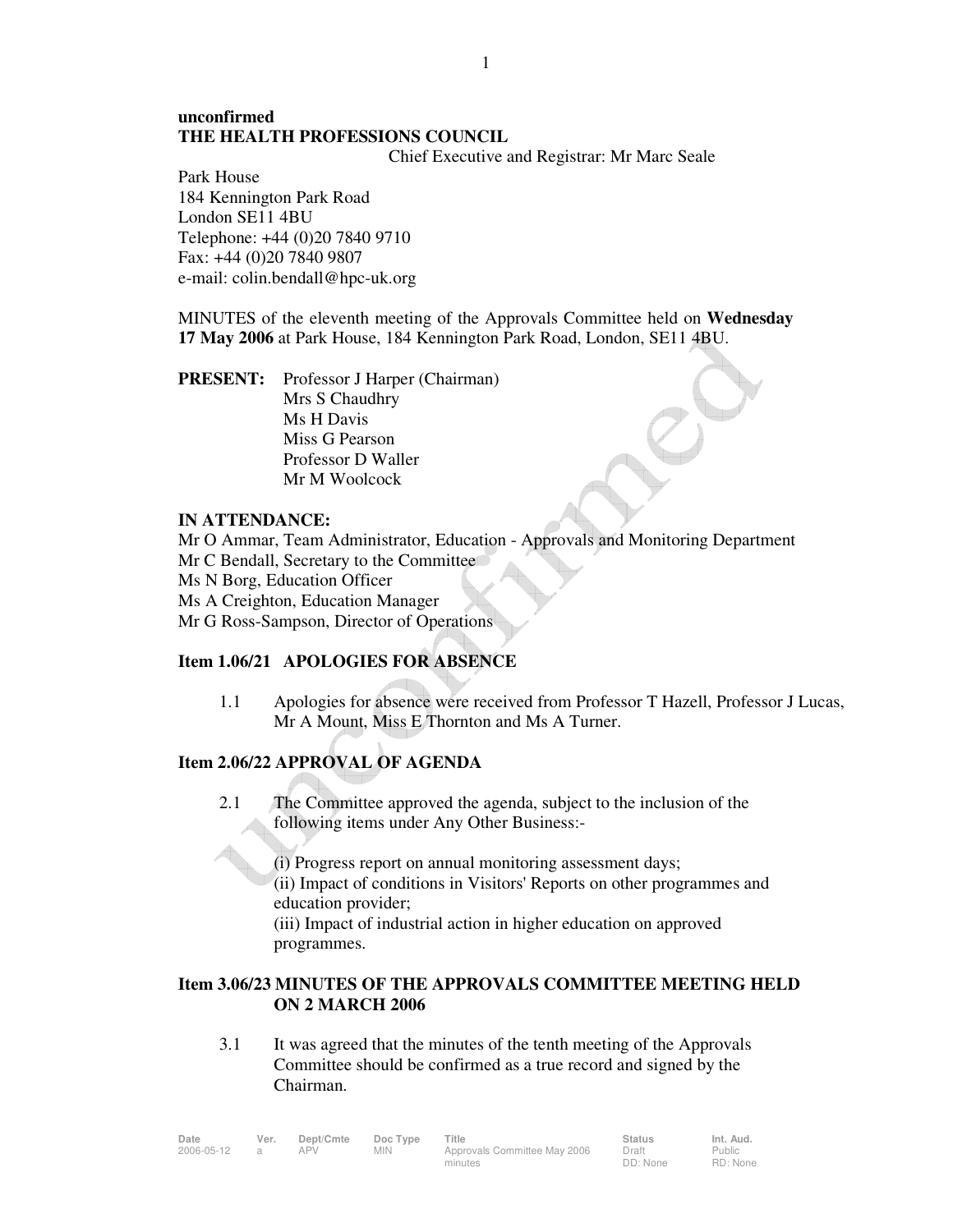#### **Item 4.06/24 MATTERS ARISING**

- 4.1 The Committee received a paper to note from the Executive.
- 4.2 The Committee noted the actions list as agreed at the last meeting.
- 4.3 The Committee noted that its members could observe the annual monitoring assessment days in May and June.

#### **Item 5.06/25 EDUCATION MANAGER REPORT**

- 5.1 The Committee received a report on the work of the Education Approvals and Monitoring Department.
- 5.2 The Committee noted that the Department was now in its peak period for approval visits. The Committee noted that a further four visits had been postponed by education providers. The Committee noted that the Executive would monitor whether there were any patterns in the postponement of visits.
- 5.3 The Committee noted that the standard submission date for the year's annual monitoring process had been 31 March. The Department had received the majority of submissions from education providers and was in the process of following up the outstanding submissions.

### **Item 6.06/26 EXTERNAL EXAMINERS FOR SUPPLEMENTARY PRESCRIBING PROGRAMMES**

- 6.1 The Committee received a paper for discussion/approval from the Executive.
- 6.2 The Committee noted that, at its last meeting, it had been reported that education providers had experienced difficulties in meeting Standard of Education and Training (SET) 6.7.5, which required that there should be at least one external examiner from the relevant part of the HPC's Register. Education providers running supplementary prescribing programmes had found it difficult to recruit examiners to represent each of the professions in the student cohort. The Committee had felt that it would be appropriate to ensure that the external examiner was a registered professional (not necessarily registered with the HPC) with an academic background which was acceptable to the education provider.
- 6.3 The Committee noted that, following the preparation of the paper, the HPC's Solicitor and Parliamentary Agent had advised that it would not be possible for the HPC to accept an appropriately qualified and registered health professional (who was not registered with the HPC) as the external examiner. This was because the HPC was not involved in the maintenance of other regulators' registers.

| Date       | Ver. | Dept/Cmte | Doc Type | Title                        | <b>Status</b> | Int. Aud.     |
|------------|------|-----------|----------|------------------------------|---------------|---------------|
| 2006-05-12 |      | APV       | MIN.     | Approvals Committee May 2006 | Draft         | <b>Public</b> |
|            |      |           |          | minutes                      | DD: None      | RD: None      |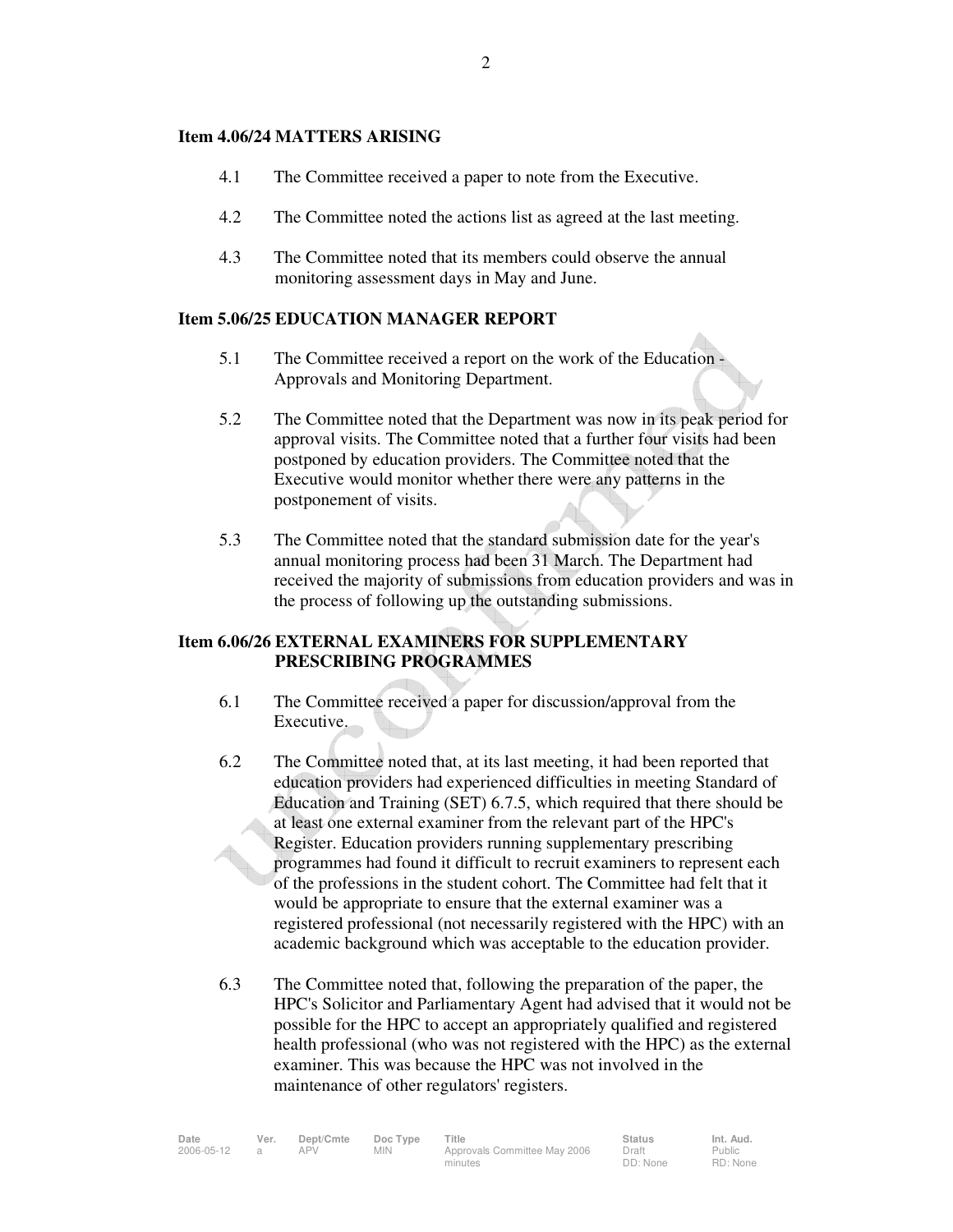- 6.4 The Committee agreed that, in order to protect the public, external examiners should have experience in supplementary prescribing. The Committee noted that it was likely that the HPC's Register did not include sufficient numbers of registrants with the necessary experience. As a result, education providers would be able to meet the SET by appointing an external examiner from the relevant part of the Register, but there was no guarantee that the chosen individual would have the relevant experience in supplementary prescribing. In this instance, the Committee felt that it was more important in terms of protecting the public that the appointed external examiner had relevant experience in supplementary prescribing than meeting the SET and having profession experience only.
- 6.5 The Committee noted that the Executive intended to prepare a consultation document on SET 6.7.5, proposing that it should be amended to require that examiners were "appropriately qualified and experienced". The Committee noted that, as a minimum, it would take several months to implement an amendment to the standard.
- 6.6 The Committee agreed that the Executive should reflect on how to proceed and agreed that, in light of the need to resolve the situation, a resolution could be circulated electronically to members for approval prior to the next meeting of the Committee.

**Action: GR-S/AC/CB (by 1 June 2006)** 

### **Item 7.06/27 ARRANGEMENTS FOR APPROVALS PANEL MEETINGS**

- 7.1 The Committee received a paper for discussion/approval from the Executive.
- 7.2 The Committee agreed that the arrangements for Approvals Panel meetings should be reviewed by the Committee at its meeting on 2 November 2006. The Committee agreed that the Executive should prepare a paper for that meeting, reviewing the experience of operating the Panels during 2006, setting out the corporate governance implications of any changes to the arrangements and the commitments which the HPC has made in respect of the Approvals Committee's role.

# **Action: CB (by 2 November 2006)**

### **Item 8.06/28 ANNUAL REVIEW OF ACTIONS TAKEN FROM 11 JULY 2005 - 7 JULY 2006**

- 8.1 The Committee received a paper to note from the Executive.
- 8.2 The Committee noted the actions that had been taken in the period 11 July 2005 - 7 July 2006.

| Date       | Ver. | Dept/Cmte | Doc Type   | Title                        | <b>Status</b> | Int. Aud.     |
|------------|------|-----------|------------|------------------------------|---------------|---------------|
| 2006-05-12 |      | APV       | <b>MIN</b> | Approvals Committee May 2006 | Draft         | <b>Public</b> |
|            |      |           |            | minutes                      | DD: None      | RD: None      |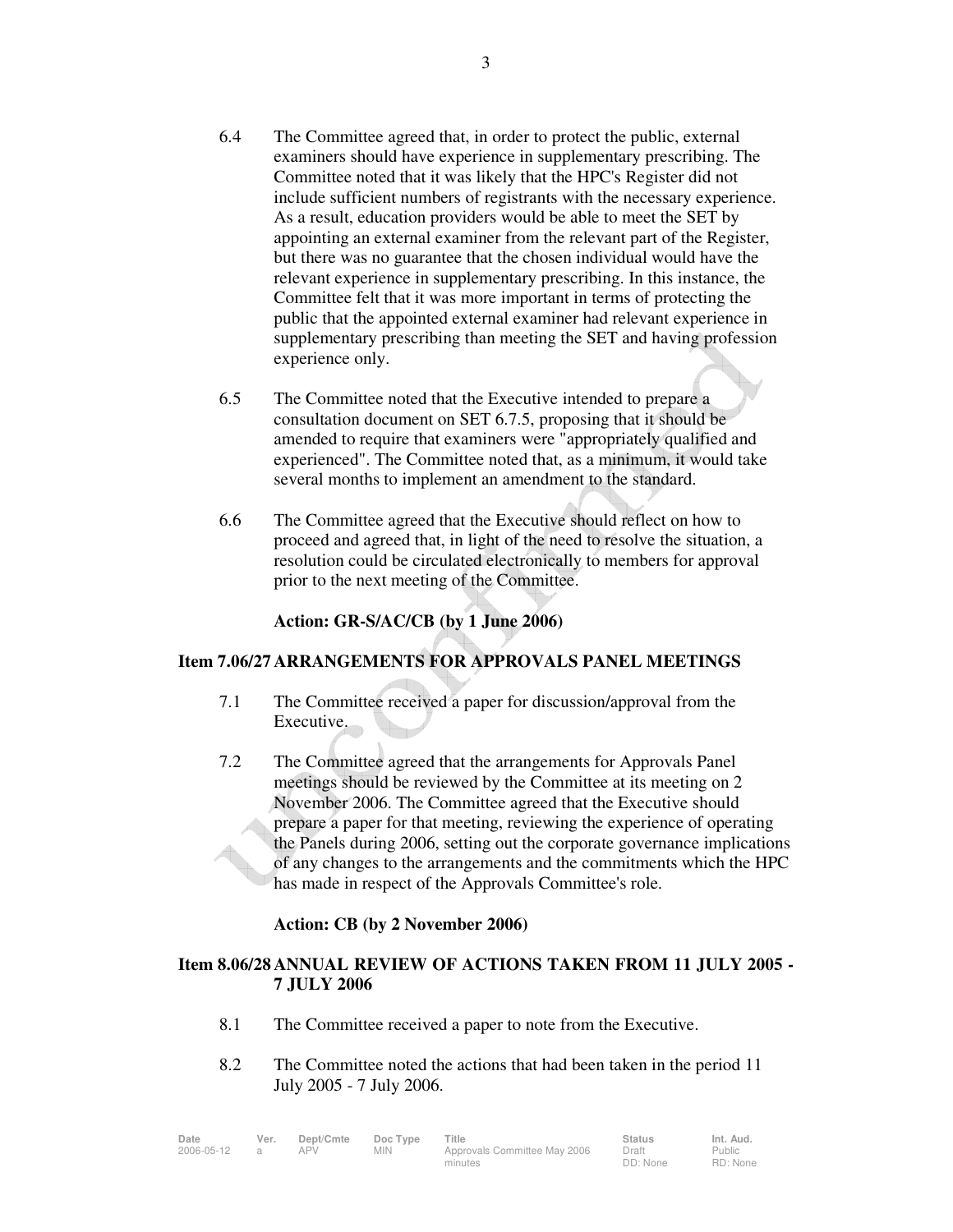#### **Item 9.06/29 APPROVALS COMMITTEE STANDING ORDERS**

- 9.1 The Committee received a paper to note from the Executive.
- 9.2 The Committee noted that, at its meeting on 2 March, it had asked the Executive to reflect on the provision in the Standing Orders that meetings should not proceed if a quorum was not present within 15 minutes of the start time of the meeting.
- 9.3 The Committee noted that the Standing Orders provided that a standing order could be suspended with the consent of the Committee and that there was a similar provision in the Standing Orders of the HPC's other Committees.

#### **Item 10.06/30 MINUTES OF THE APPROVALS PANEL HELD ON 2 MARCH 2006**

 10.1 The Committee received the minutes of the Approvals Panel held on 2 March 2006.

# **Item 11.06/31 UNCONFIRMED MINUTES OF THE APPROVALS PANEL HELD ON 6 APRIL 2006**

- 11.1 The Committee received the unconfirmed minutes of the Approvals Panel held on 6 April 2006.
- 11.2 The Committee noted that Panel members were asked to electronically confirm that minutes of Panel meetings were accurate and those confirmations were reported to the next Panel meeting.

### **Item 12.05/32 ANY OTHER BUSINESS**

- 12.1 The Committee noted that three annual monitoring assessment days had been held to date, each attended by 16 Visitors from a mixture of professions. The Committee noted that the days had been successful and had enabled Visitors to compare programmes across the professions. The Committee noted that the Executive intended to revise the annual monitoring process and operational procedures in the light of experience of operating the process and feedback from the assessment days.
- 12.2 The Committee noted that conditions imposed in individual programmes could have implications for other approved programmes, either at the same education provider or across providers and professions. The Committee agreed that the template for the Visitors' report should be amended to ask Visitors to indicate whether conditions had implications for other programmes. The Committee agreed that the Executive should then seek a response from the relevant education provider(s) and, once the response was received, the issue should be considered by an

| Date       | Ver. | Dept/Cmte | Doc Type   | Title                        | <b>Status</b> | Int. Aud.     |
|------------|------|-----------|------------|------------------------------|---------------|---------------|
| 2006-05-12 |      | APV       | <b>MIN</b> | Approvals Committee May 2006 | Draft         | <b>Public</b> |
|            |      |           |            | minutes                      | DD: None      | RD: None      |